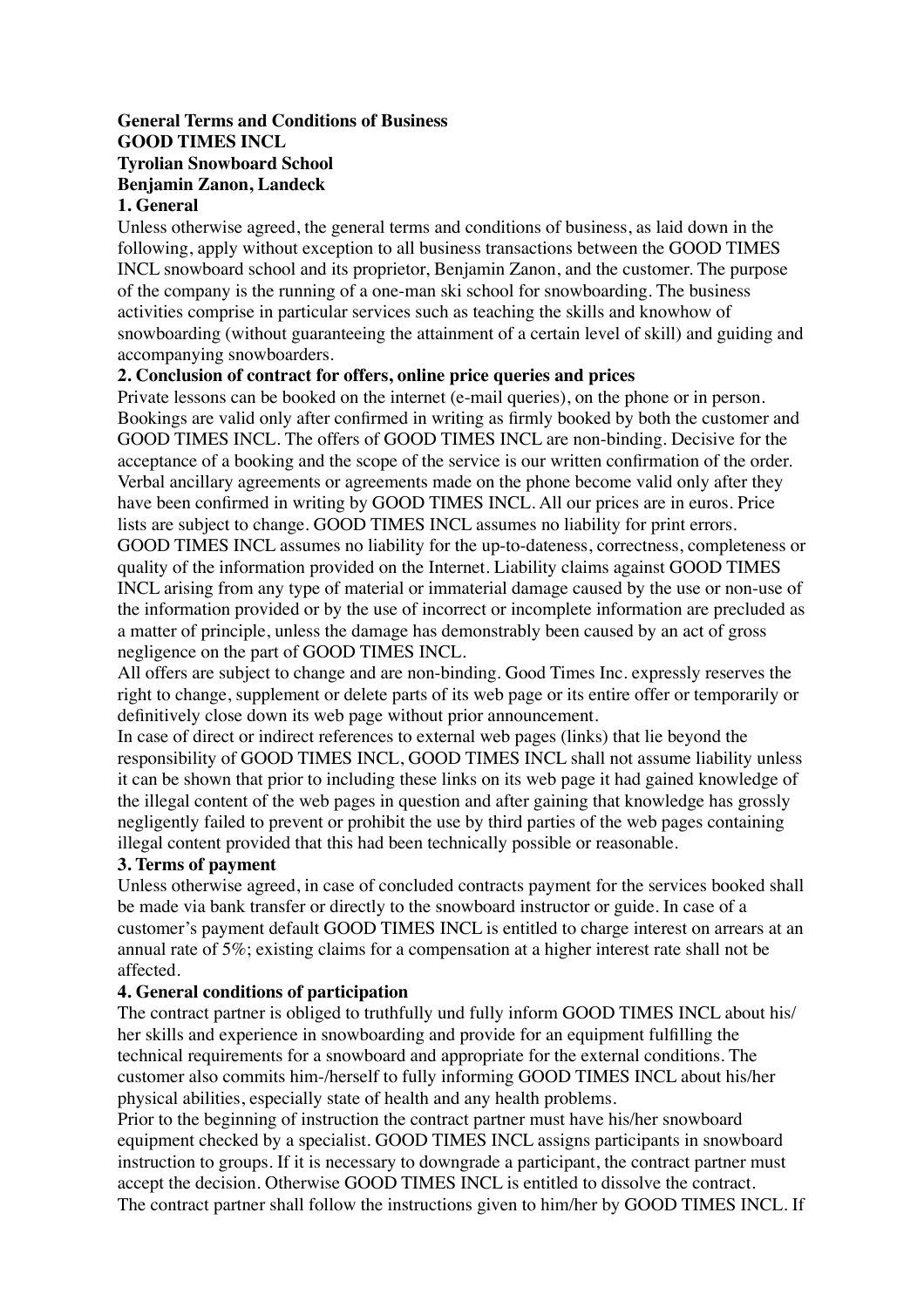a caution is disregarded, GOOD TIMES INCL is entitled to immediately dissolve the contract. Participation in the services of GOOD TIMES INCL under the influence of alcohol or drugs entitles GOOD TIMES INCL to an immediate dissolution of the contract. In the described cases of contract dissolution the contract partner is not entitled to any reimbursement of payments made.

Ski pass is not included in the course fee. No liability is assumed for accidents.

# **5. Provisions on liability**

In accordance with the legal provisions GOOD TIMES INCL is liable only for damage that is directly related to the business activities of GOOD TIMES INCL and has been caused intentionally or grossly negligently. An appropriate liability insurance policy is exists.

# **6. Warranty**

The contract partner must notify GOOD TIMES INCL of any causes for complaint without delay by e-mail, by phone or in person, so that corrective measures can be taken. In case of a culpable failure to notify there is no entitlement to an abatement of the fee paid. Claims against GOOD TIMES INCL shall be submitted, asserted and substantiated in writing 4 weeks after the occurrence of the cause for complaint at the latest.

#### **7. Withdrawal**

The customer has the right to withdraw from a contract for a private course without any cancellation fee 14 (fourteen) days before the beginning of the course at the latest. If the withdrawal occurs 7 (seven) days prior to the beginning of the course, GOOD TIMES INCL reserves the right to charge 50 % (fifty percent) of the fee agreed. If the withdrawal occurs within 7 (seven) days of course beginning, GOOD TIMES INCL reserves the right to charge the full fee for the service booked. During the period of the service booked (failure to participate in an ongoing course) the fee paid will be reimbursed only in case of an accident or illness when the original voucher and a medical certificate issued by a local physician are submitted. The amount to be reimbursed will be calculated on the basis of the services rendered up to that point. The total amount will be reduced accordingly, and higher daily rates can be charged. If the customer fails to turn up at the time agreed, no reimbursement will be made. Course fees do not include the price for using the ski lifts. All costs for using the equipment are borne by the customer as a contract partner. If weather conditions prevent the service booked from being rendered for safety reasons, GOOD TIMES INCL reserves the right to postpone or cancel the rendition of the service. GOOD TIMES INCL shall not offer any compensation for instruction time lost due to a technical failure of the gondolas or the ski lifts.

# **8. Safety**

Course participants are expressly advised that, when snowboarding, all course participants are obliged to wear a certified ski or snowboard helmet intended for that use. The use of additional protective gear such as back and wrist protectors is recommended. In addition, course participants must be acquainted with the content and application of the common FIS piste rules and follow them. *(Bitte den letzten Satz im dt. Text kontrollieren und entspr. Korrigieren.)*

# **9. Liability provisions**

The contract partner of GOOD TIMES INCL is strongly recommended to have a health, an accident, a private liability and a travel health insurance policy. In accordance with the legal provisions GOOD TIMES INCL is liable only for damage that is directly related to the business activities of GOOD TIMES INCL and has been caused intentionally or grossly negligently. GOOD TIMES INCL has an appropriate liability insurance policy in place. GOOD TIMES INCL is not liable for any non-remunerable activities beyond the services agreed (snowboarding, guiding, lessons, splitboarding). In addition, GOOD TIMES INCL assumes no liability if the contract partner gets physically injured, suffers damage or causes any type of damage to other persons or objects in violation of the instructions of GOOD TIMES INCL, of the FIS piste rules, other legal provisions or the provisions laid down in the